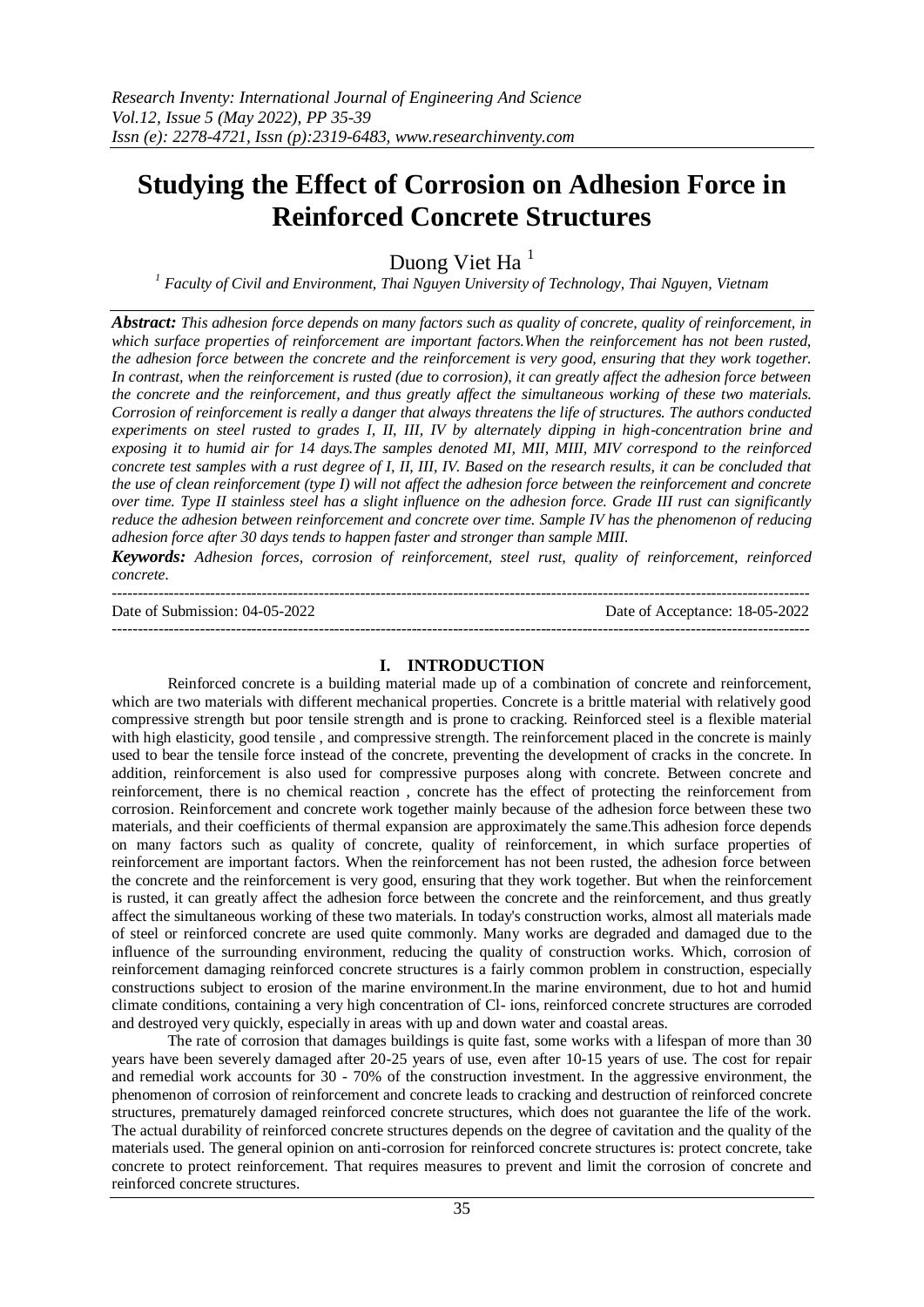Corrosion of reinforcement is a very common and common phenomenon in a hot and humid climate in Vietnam. In places where steel is used, almost all corrosion of steel reinforcement occurs at different levels. Corrosion of reinforcement is a danger that always threatens the life of structures such as wharves, road bridges, drilling rigs, cold towers of nuclear power plants, structures of chemical plants, constructions coastal programs. When the reinforcement is corroded, it has a double effect on the mechanical behavior of the structure: reducing the bearing capacity because the reinforcement area is reduced compared to the original layout; reduces the stiffness of the structure by reducing the area of reinforcement and reducing the adhesive force between the concrete and the reinforcement; reduce deflection when the structure is damaged.

# **II. METHODOLOGY**

## **2.1 Effect of corrosion of reinforcement on construction works**

Corrosion of reinforcement in concrete is a common phenomenon for construction works. The product of the steel rust corrosion process has a large volume, causing swelling, stress, and breaking the concrete layer.



*Figure 1.* Corrosion of reinforced concrete beams

The survey results show that although the steel in the concrete is protected by the concrete layers, it is still rapidly corroded over time due to the impact of the aggressive environment.



*Figure 2.* Steel corroded despite the protection of concrete

Steel rust is also one of the main causes leading to the early destruction of steel and reinforced concrete structures, especially for constructions near strong cavitation areas. With unprotected steel structures, after 1 year of testing, it was found that depending on the environment in general, the amount of steel lost from 500 to  $2000$ g/m<sup>2</sup>. In addition, they reduce the adhesion force between the steel and the protective coating and cause point corrosion. That leads to loss of the protective ability of the outer coatings. The main effect of steel rust in reinforced concrete is to reduce adhesion forces and increase the risk of premature corrosion and rapid destruction of reinforcement over time. They affect the bearing capacity of the structure and gradually destroy the structure.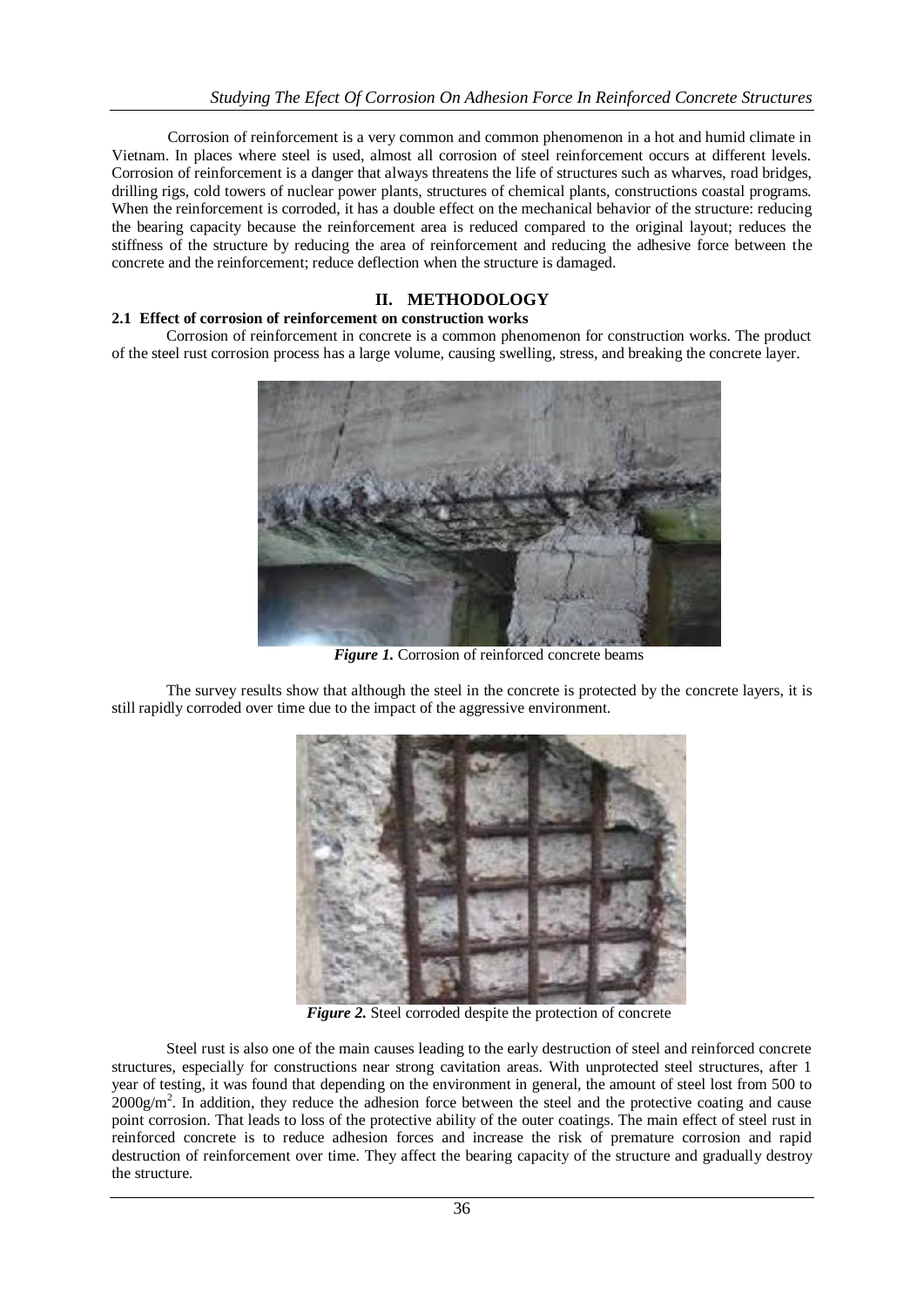#### **2.2** *Materials and test methods*

# **Material:**

Hoang Thach PCB 30 Cement meets the requirements of TCVN 2682:2009.

The size of yellow sand is 2.5, meeting the requirements of standard TCVN 9205-2012- Crushed sand for concrete and mortar.

Crushed stone Dmax=20, meeting the requirements of the standard TCVN 7570:2006- Aggregates for concrete and mortar. Technical requirements.

Water for concrete mixing meets the requirements of TCVN 4506-2012 - Water for mixing concrete and mortar - Technical requirements

Thai Nguyen steel ϕ18 has burrs, cut into pieces with a length of 1000mm.

The steel is rusted to grades I, II, III, IV by alternately dipping in the high concentration of brine and leaving it in humid air for 14 days.

The compressive strength of concreteB45, ratio X:C:D=1:1.75:2.32 (X=438Kg) N/X=0.4, HS=10-12cm,  $R_{28}=25$  MPa.

**Experiment:** The experiment used 40 groups of reinforced concrete samples (10 samples each) fabricated and maintained according to TCVN 9340-2012, cube molds with dimensions of 150x150x150mm.

The sample sets with symbols MI, MII, MIII, MIV correspond to reinforced concrete samples with rust levels of I, II, III, IV.

**Fabrication of test specimens**: In order to obtain the design strength of concrete (25Mpa), we must proceed to cast a strength test specimen. The test piece here is a cylindrical sample with dxh=150(mm)x300(mm).

#### **Prepare material:**

Stone meets standard TCVN 7570:2006- Aggregates for concrete and mortar. Technical requirements. The stone must be sieved and classified into different sizes (Dmax=20mm...), then it must be washed to remove impurities such as garbage, dry humus, stone powder... The sand must be clean enough and not mixed with mud and clay, and the number of organic impurities according to TCVN 9205:2012- Crushed sand for concrete and mortar. The cement must ensure no lumps, fineness, and other criteria comply with TCVN 2682-2020.

#### **Carrying out casting concrete samples:**

Before pouring concrete, we need to check the mold, clean the surface and apply anti-stick agent on the surface, make sure that the mold is hard enough, firm and have the correct dimensions. The inside of the mold must be flat, with no protrusions exceeding 80 micrometers. After completing the preparation stages, we begin to pour concrete. We divide the concrete mixture into the mold into 3 layers. Then we use a steel bar φ 18 with a length of about 50cm to poke evenly into each layer. The first layer we poked close to the bottom, the second layer poked close to the first layer, and so on until the last layer. After that, we put the mold on the vibrating table, until the large air bubbles escape, then we use a trowel to remove the excess and smooth the surface of the sample. After pouring concrete, after about 24h-48h, we can remove the mold and cure the sample at a temperature of  $28\pm2^{\circ}\text{C}$  and the humidity is from 80-100% until the day of sample testing.

The compressive strength is calculated according to the formula:

$$
R_n = k \frac{P}{F} \tag{1}
$$

In there: P: Sample failure load F : Area of compressive force of the sample K: Conversion factor (k=1.2 for a 150x300 cylinder). The test results have:  $R_n = k \frac{P}{R}$  $\frac{r}{F}$  =

The above result is the strength compared to the proposed design. We begin to cast the combinations of samples MI, MII, MIII, MIV corresponding to the reinforced concrete samples used with rust levels of types I, II, III, IV. The sequence is similar to the process of casting test specimens according to the experimental ages of 20, 30, 40, 50, 60 days. Process of compressing test pieces to determine design strength.

#### **Test run:**

The adhesion force between reinforcement and concrete was tested at the age of 20, 30, 40, 50, 60 days at the construction laboratory of Thai Nguyen Design Joint Stock Company. When pulling, the axis of reinforcement coincides with the axis of the tractor, load at a rate of 500N/s until the reinforcement slides completely from the concrete*.*

$$
\tau_{max} = \frac{P_{max}}{l \pi d} \left( N/mm^2 \right) \tag{2}
$$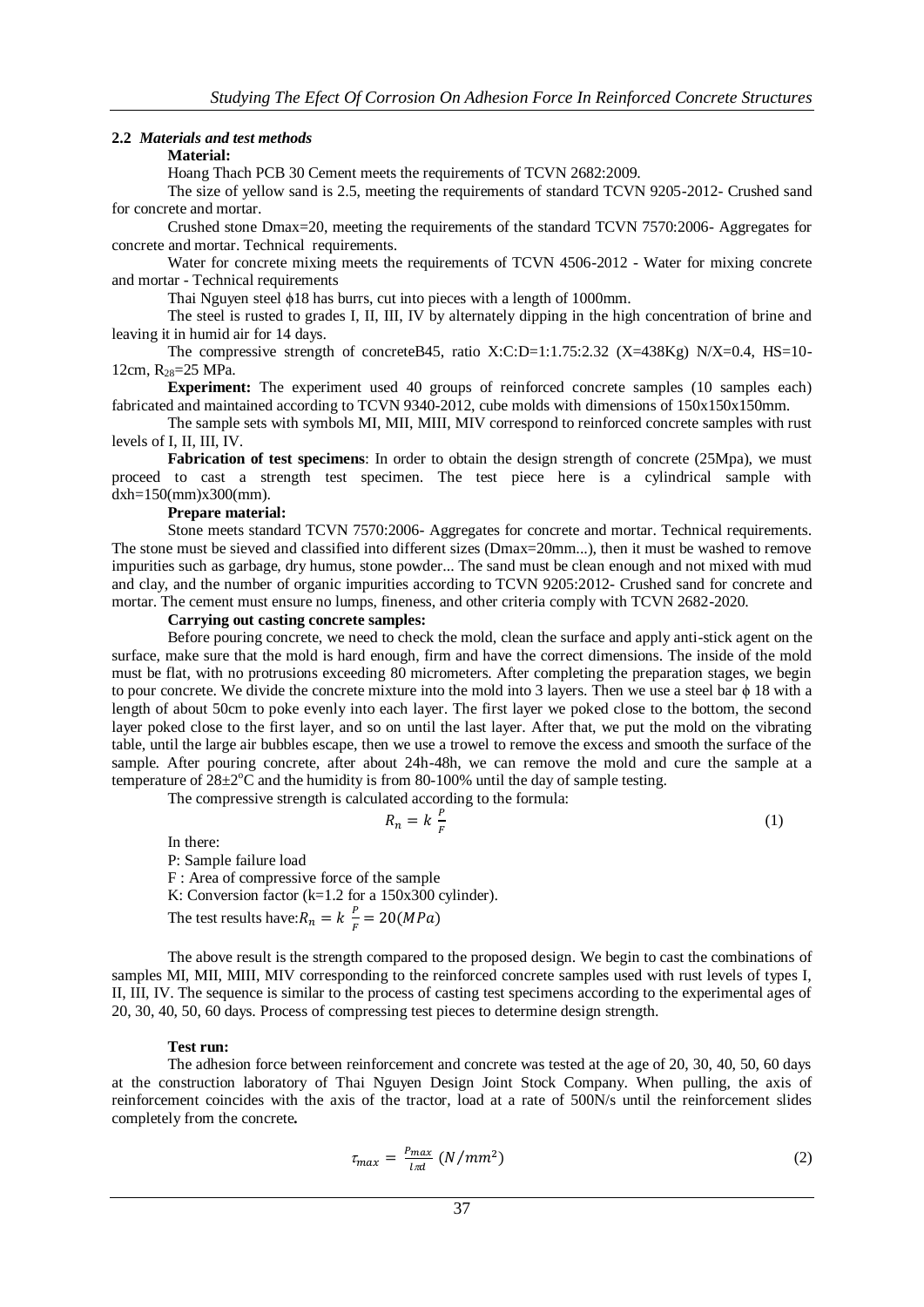In there:

 $\tau_{\text{max}}$  -Strength of adhesion force between reinforcement and concrete, N/ mm<sup>2</sup>.

Pmax -Maximum tensile force when the reinforcement is completely slipped from the concrete, N

l-Length of reinforcement in concrete, mm

d - Diameter of reinforcement, mm

# **III. EXPERIMENTAL RESULTS**

## **3.1. Calculation by theoretical formula**

MI, MII, MIII, MIV are reinforced concrete samples with grade I, II, III, IV rust. The experimental results of the influence of steel rust on the adhesion force between concrete and reinforcement are presented on the table and the graph:

| <b>Table 1.</b> Research results on the influence of steel rust on the adhesion force between reinforcement and |
|-----------------------------------------------------------------------------------------------------------------|
| concrete                                                                                                        |

| Numerical order | Sample<br>symbol | Adhesion strength between reinforcement and concrete |         |         |         |         |
|-----------------|------------------|------------------------------------------------------|---------|---------|---------|---------|
|                 |                  | 20 days                                              | 30 days | 40 days | 50 days | 60 days |
|                 | MI               | 12.6                                                 | 12.7    | 12.8    | 12.9    | 12.9    |
|                 | МII              | 12.5                                                 | 12.65   | 12.7    | 12.75   | 12.8    |
|                 | MIII             | 12.7                                                 | 12.75   | 12.7    | 12.5    | 12.2    |
|                 | MIV              | 13                                                   | 13.2    | 12.8    | 12.2    | 11.6    |

*Note: MI, MII, MIII, MIV are reinforced concrete samples with grade I, II, III, IV rust.*



*Figure 3.* Graph showing the effect of rust on the adhesion force between concrete and reinforcement

For samples with MI: According to the test results at the sample age from 20 to 60 days, when using unrusted reinforcement, the adhesion force of the reinforcement and concrete tends to increase gradually over time. For example, the adhesion force at the age of 60 days compared with the age of 20 days is about 2,98 %. This phenomenon can be explained by the development of concrete strength and increase of concrete strength over time under good curing conditions. Based on the research results, it can be concluded that the use of clean reinforcement (type I) will not affect the adhesion force between the reinforcement and concrete over time.

For samples with the MII symbol: The adhesion force between reinforcement and concrete also tends to increase gradually over time, but at the same experimental age, all values are lower than that of MI samples. The reason for the increase in adhesion force with time can be explained as the above MI samples. The reason why the adhesion force is slightly lower at the same age compared to the MI sample may be due to the influence of type II steel rust. Thus, grade II stainless steel has a slight influence on the adhesion force.

For sample symbol MIII: In the range of experimental age ranges, the adhesion force between reinforcement and concrete increases to 30 days of age, then the adhesion force tends to decrease markedly. In which, at the age of 20 and 30 days, the adhesion force of the MIII sample was higher than that of the MI sample. In the 40s, 50s, and 60s, that steady drop is worrisome. The phenomenon of increased adhesion force of the MIII samples compared with the MI samples at the first 30 days was due to the use of grade III stainless steel. There are rust spots on the steel surface that are relatively firmly attached to the steel surface and have not